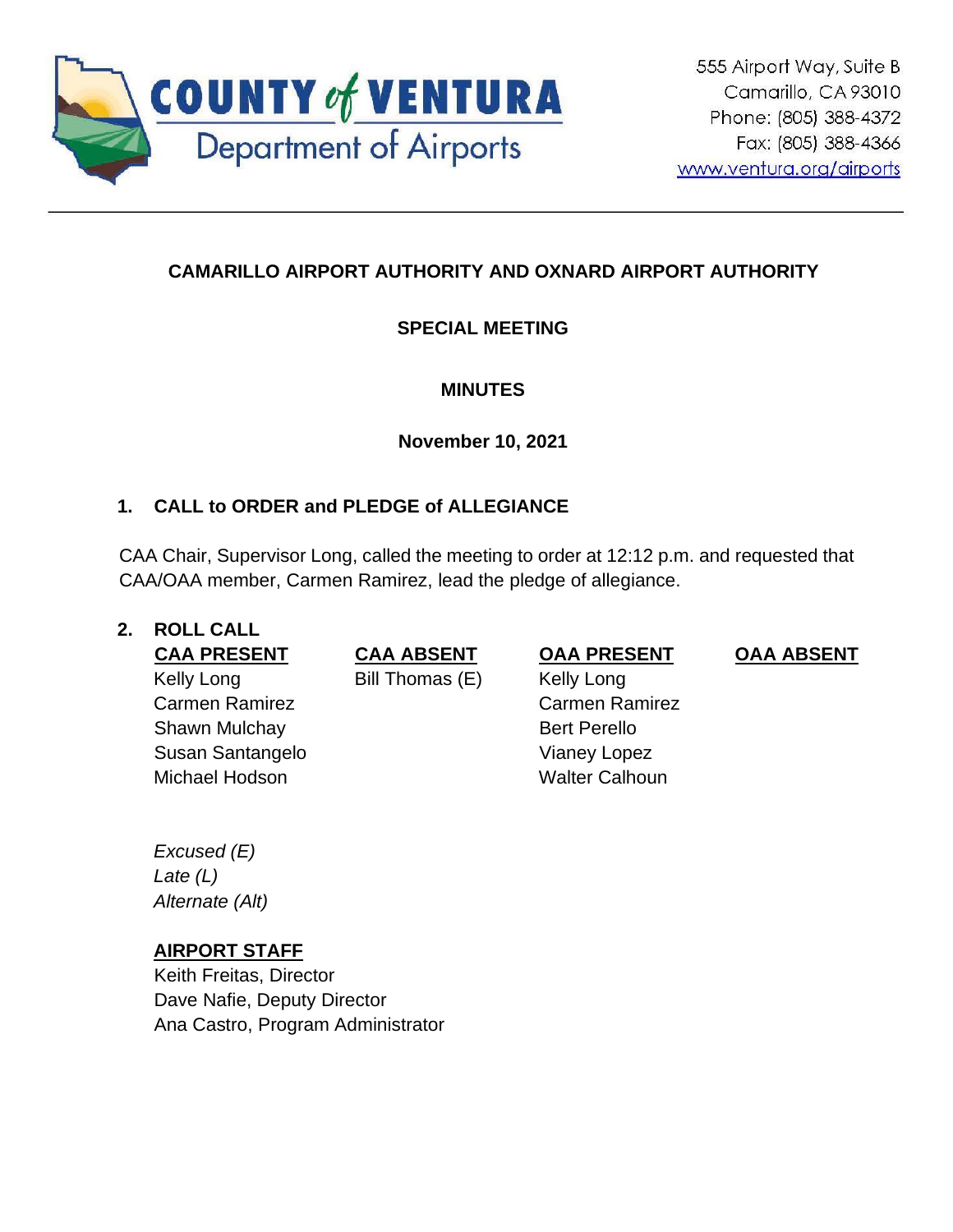### **3. AGENDA REVIEW**

No changes to the agenda.

#### **4. NEW BUSINESS**

### **CAMARILLO AIRPORT AUTHORITY**

## **A. Subject: Adoption of Resolution #2 Authorizing Remote Teleconference Meetings of the Camarillo Airport Authority for a 30-Day Period**

#### **Recommendation:**

Adopt the attached Resolution #2 (Exhibit 1) authorizing remote teleconference meetings of the Camarillo Airport Authority for a 30-day period pursuant to Government Code Section 54953, Subdivision (e), of the Ralph M. Brown Act.

Deputy Director Dave Nafie provided staff's report.

*Camarillo Airport Authority: Supervisor Carmen Ramirez moved to approve staff's recommendation and Public Member Michael Hodson seconded the motion. Supervisor Kelly Long dissented. All other members voted in favor and the motion passed 4-1.*

#### **OXNARD AIRPORT AUTHORITY**

### **B. Subject: Adoption of Resolution #2 Authorizing Remote Teleconference Meetings of the Oxnard Airport Authority for a 30-Day Period**

#### **Recommendation:**

Adopt the attached Resolution #2 (Exhibit 1) authorizing remote teleconference meetings of the Oxnard Airport Authority for a 30-day period pursuant to Government Code Section 54953, Subdivision (e), of the Ralph M. Brown Act.

*Oxnard Airport Authority: Supervisor Carmen Ramirez moved to approve staff's recommendation and Councilmember Bert Perello seconded the motion. Supervisor Kelly Long dissented. All other members voted in favor and the motion passed 4-1.*